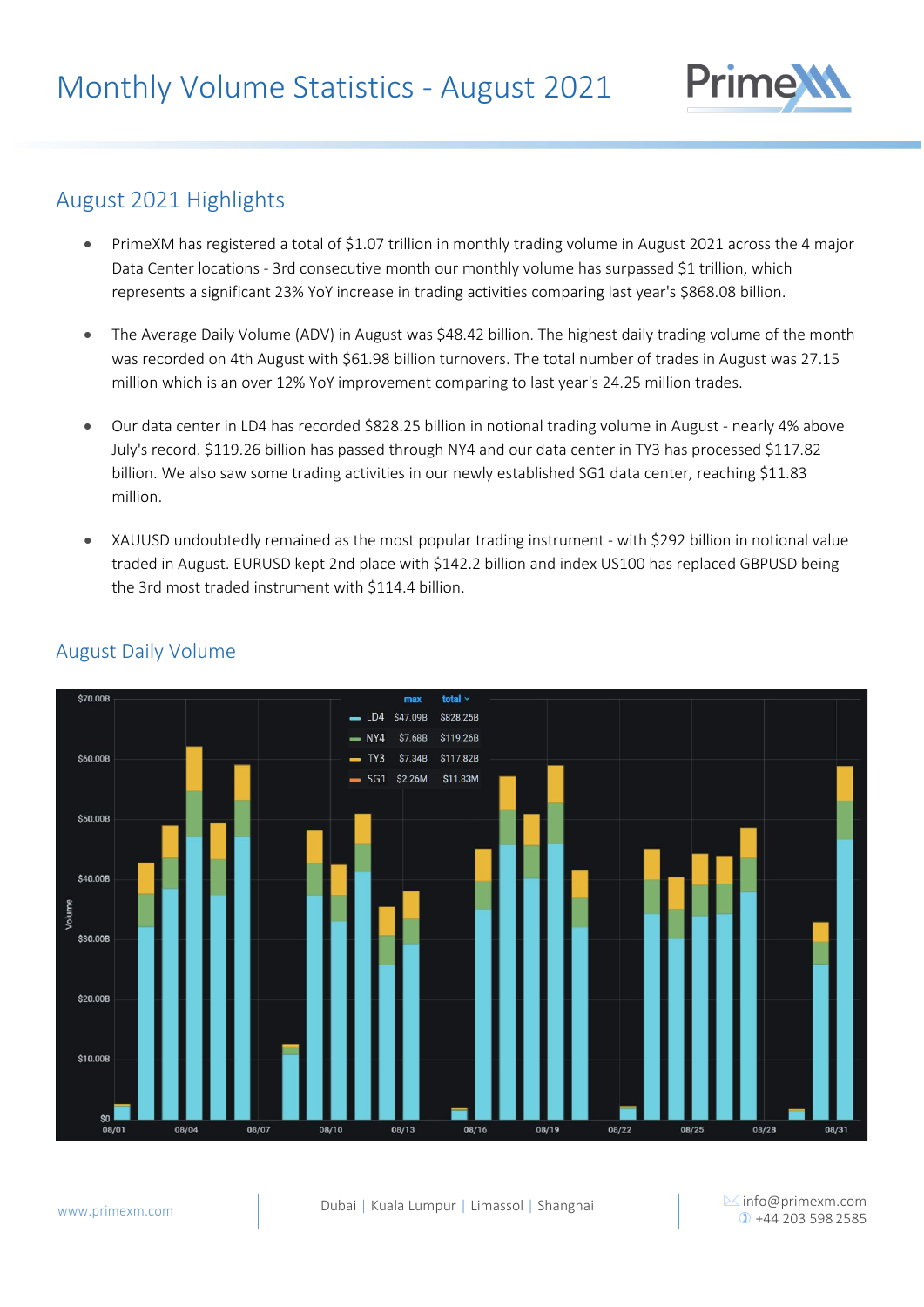

#### Year to Date (YTD)



#### Monthly Overall Statistics

| <b>Month</b> | <b>Total Traded Volume</b><br>(\$ billion) | <b>Average Daily Volume</b><br>(\$ billion) | <b>Number of Trades</b><br>(million) |
|--------------|--------------------------------------------|---------------------------------------------|--------------------------------------|
| August 2021  | 1.065.34                                   | 48.42                                       | 27.15                                |
| July 2021    | 1,039.62                                   | 47.26                                       | 30.64                                |
| MoM % Change | 2.47%                                      | 2.47%                                       | $-11.39%$                            |

#### Data Center Statistics

| Location   | <b>Total Traded Volume</b><br>(\$ billion) | <b>Average Daily Volume</b><br>(\$ billion) | <b>Number of Trades</b><br>(million) |
|------------|--------------------------------------------|---------------------------------------------|--------------------------------------|
| UK - LD4   | 828.25                                     | 37.65                                       | 20.00                                |
| $US - NY4$ | 119.26                                     | 5.42                                        | 3.94                                 |
| $JP - TY3$ | 117.82                                     | 5.36                                        | 3.21                                 |
| $SG - SG1$ | 0.0118                                     | 0.0005                                      | 0.0005                               |